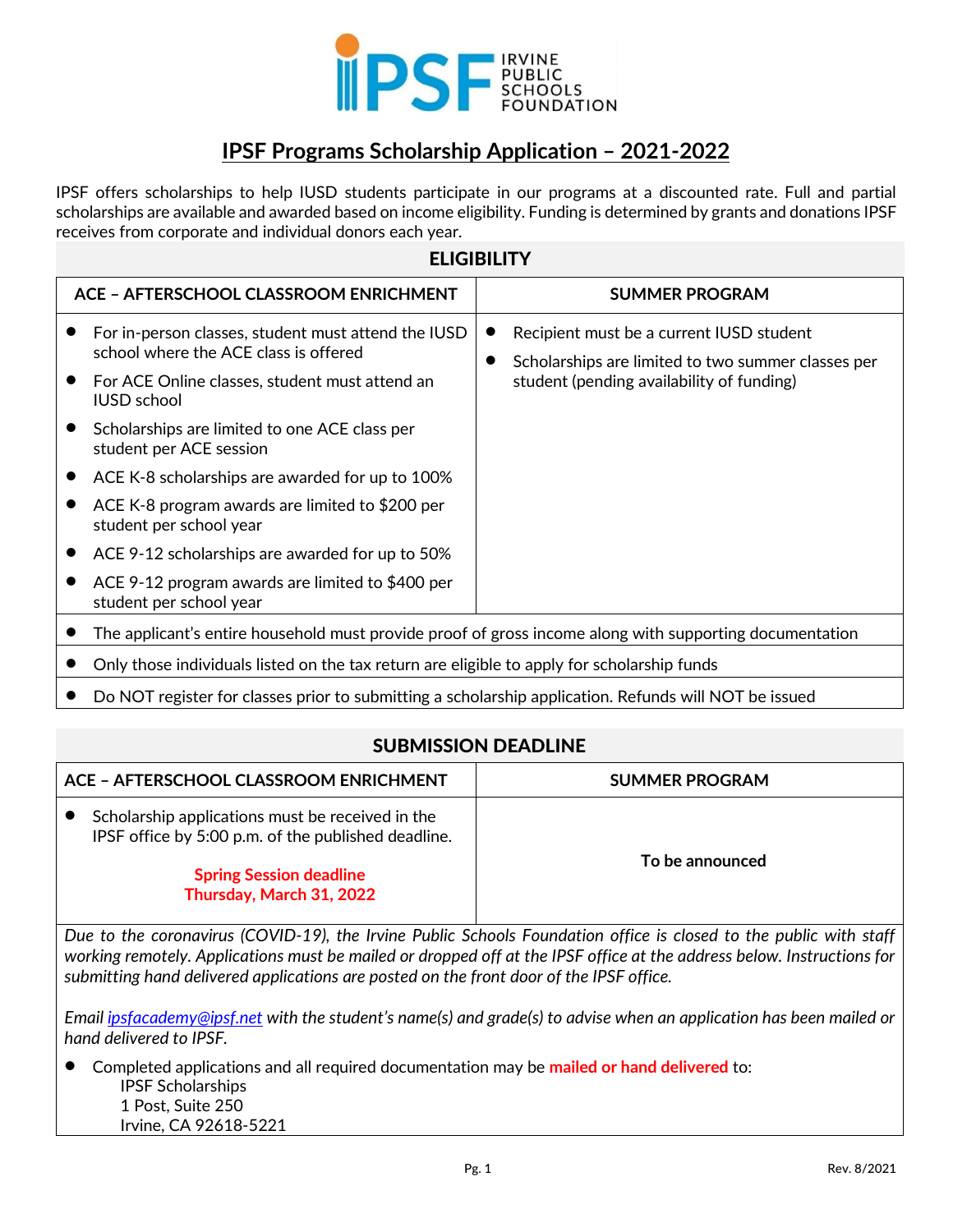### APPLICATION CHECKLIST

#### Incomplete applications will **NOT** be processed.

Is this your first IPSF scholarship application since July 1, 2021? Has your household composition changed since your last submitted application? Have your income sources changed since your last submitted application?

#### **If YES, to ANY of the above,** provide ALL of the following:

| Scholarship Application completed in its entirety for each student.                                                                                                               |
|-----------------------------------------------------------------------------------------------------------------------------------------------------------------------------------|
| Current federal tax return - F1040EZ, F1040A, or F1040, including schedules. If self-employed, include<br>Schedule C.                                                             |
| Supporting documentation for all sources of income identified on the "Income Documentation Requirements"<br>page.                                                                 |
| $\Box$ Two (2) current utility bills in parent/guardian name (electric, home gas, water, trash/sewer, or cable bill only).                                                        |
| $\Box$ A parent/guardian account and student profile(s) have been created at www.ipsfacademy.org. If one does not<br>already exist, create an account and add student profile(s). |
| $\Box$ Certification of Zero Income (if applicable)                                                                                                                               |
| $\Box$ Original parent/guardian signatures on all applicable pages.                                                                                                               |
| If NO, to ALL of the above, provide ALL of the following:                                                                                                                         |
|                                                                                                                                                                                   |

IPSF Scholarship Application page 3 completed in its entirety for each student.

 $\Box$  Current supporting documentation for all sources of income identified on the "Income Documentation Requirements" page.

 $\Box$  Original parent/guardian signature on IPSF Scholarship Application page 3.

### APPLICATION REVIEW

• Results of the scholarship application review will be **emailed** within three (3) business days of receipt of a complete application. If approved, award amounts are distributed as a discount coupon code applied during the online registration process.

• Once any awards are granted, it is the responsibility of the parent/guardian to register for classes online and submit payment for the remaining balance at the time of registration. Class space availability is based on first come/first served; application approval does not guarantee a spot in the class.

Discount codes cannot be combined with any other disc[ounts or promotions.](mailto:ipsfacademy@ipsf.net)

**Questions?** Email IPSF at ipsfacademy@ipsf.net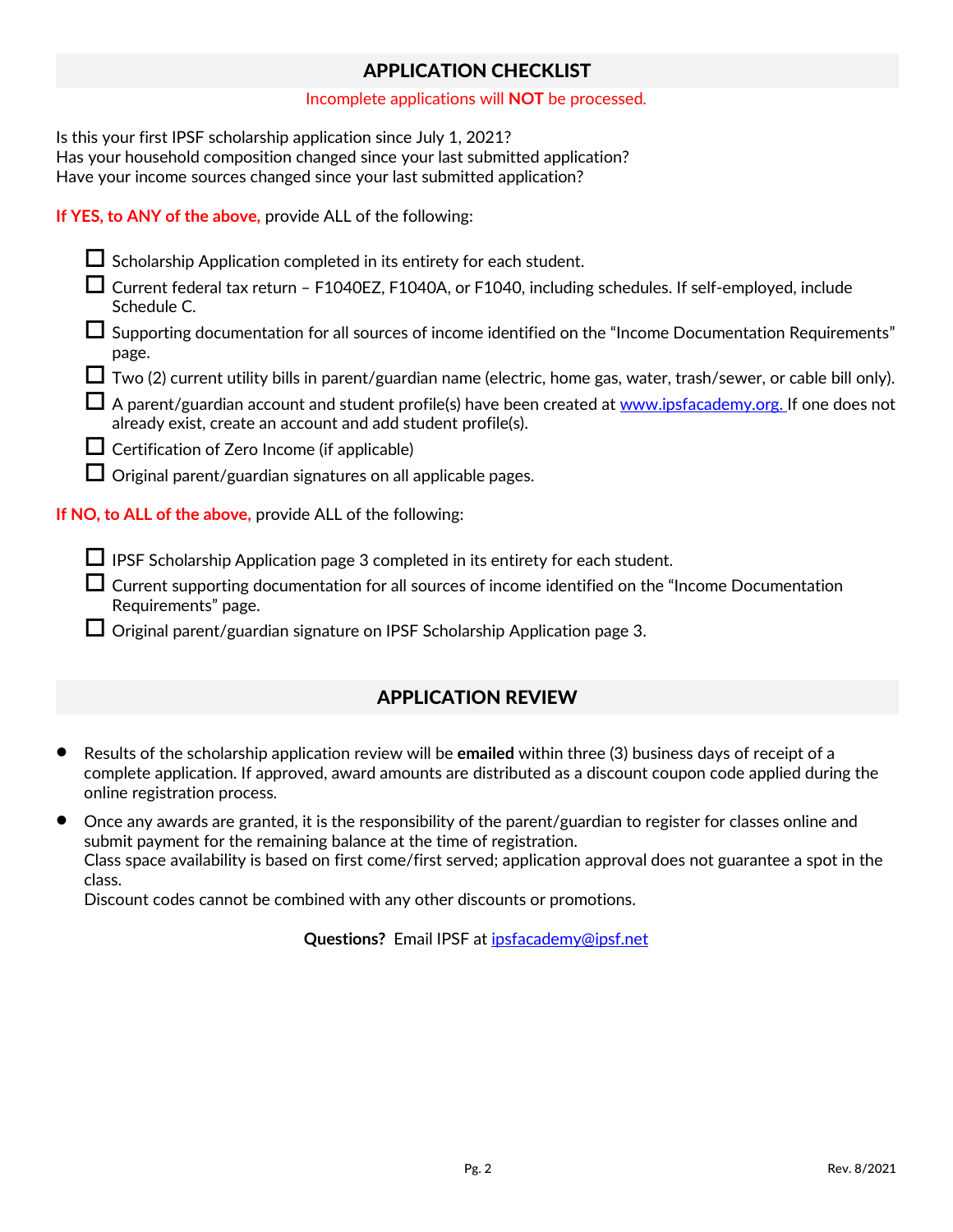

# **IPSF Scholarship Application – ACE Program 2021-2022**

| Date of Application:                                                                                                                                                                                                                                                                                                         |                                                                                                                                                                                                                                                                                                                                                                                                                                   |
|------------------------------------------------------------------------------------------------------------------------------------------------------------------------------------------------------------------------------------------------------------------------------------------------------------------------------|-----------------------------------------------------------------------------------------------------------------------------------------------------------------------------------------------------------------------------------------------------------------------------------------------------------------------------------------------------------------------------------------------------------------------------------|
|                                                                                                                                                                                                                                                                                                                              | <b>STUDENT</b>                                                                                                                                                                                                                                                                                                                                                                                                                    |
| <b>Student Name:</b>                                                                                                                                                                                                                                                                                                         | Birthdate:                                                                                                                                                                                                                                                                                                                                                                                                                        |
| Current School:<br><u> 1980 - Johann Barbara, martxa amerikan personal (</u>                                                                                                                                                                                                                                                 |                                                                                                                                                                                                                                                                                                                                                                                                                                   |
|                                                                                                                                                                                                                                                                                                                              |                                                                                                                                                                                                                                                                                                                                                                                                                                   |
|                                                                                                                                                                                                                                                                                                                              | PARENT/GUARDIAN APPLICANT                                                                                                                                                                                                                                                                                                                                                                                                         |
| Parent/Guardian Name:                                                                                                                                                                                                                                                                                                        | <u> 1989 - Johann Stoff, fransk politik (d. 1989)</u>                                                                                                                                                                                                                                                                                                                                                                             |
| Home Address:                                                                                                                                                                                                                                                                                                                | <u> 1989 - Johann Barnett, fransk politiker (d. 1989)</u>                                                                                                                                                                                                                                                                                                                                                                         |
|                                                                                                                                                                                                                                                                                                                              |                                                                                                                                                                                                                                                                                                                                                                                                                                   |
| Marital Status:<br><b>O</b> Single<br><b>O</b> Married                                                                                                                                                                                                                                                                       | Separated<br><b>O</b> Divorced<br><b>Q</b> Widowed                                                                                                                                                                                                                                                                                                                                                                                |
|                                                                                                                                                                                                                                                                                                                              | <b>CLASS INFORMATION</b>                                                                                                                                                                                                                                                                                                                                                                                                          |
| ACE Online classes: Refer to www.ipsf.net/afterschool for class offering details.<br>$\bullet$<br>$\bullet$<br>This application does not reserve a spot for your student in the class or guarantee enrollment.<br>$\bullet$<br>Class information must be included in order for the scholarship to be processed.<br>$\bullet$ | ACE in-person classes: Refer to the ACE brochure for the student's school for class offering details.                                                                                                                                                                                                                                                                                                                             |
| Class Day of Week:                                                                                                                                                                                                                                                                                                           |                                                                                                                                                                                                                                                                                                                                                                                                                                   |
| against IPSF concerning any scholarship or scholarship application.                                                                                                                                                                                                                                                          | IPSF shall be the sole decision-maker regarding the award of any scholarship, and its decision shall be final. IPSF is not obligated to<br>provide any scholarship, and all scholarships are subject to funding availability. The applicant shall not have legal or equitable recourse<br>I, the undersigned, hereby certify that all statements contained herein, are true and correct to the best of my knowledge and belief. I |
| requested to do so. Under the penalty of perjury, I certify that the above information is true and correct.                                                                                                                                                                                                                  | understand the information I provide in this certification is subject to verification, and I agree to provide necessary documentation if                                                                                                                                                                                                                                                                                          |
| <b>Parent/Guardian Signature</b>                                                                                                                                                                                                                                                                                             | Date                                                                                                                                                                                                                                                                                                                                                                                                                              |
| <b>IPSF Reviewer Signature</b>                                                                                                                                                                                                                                                                                               | <b>Date</b>                                                                                                                                                                                                                                                                                                                                                                                                                       |
|                                                                                                                                                                                                                                                                                                                              | Pg. 3<br>Rev. 5/2021                                                                                                                                                                                                                                                                                                                                                                                                              |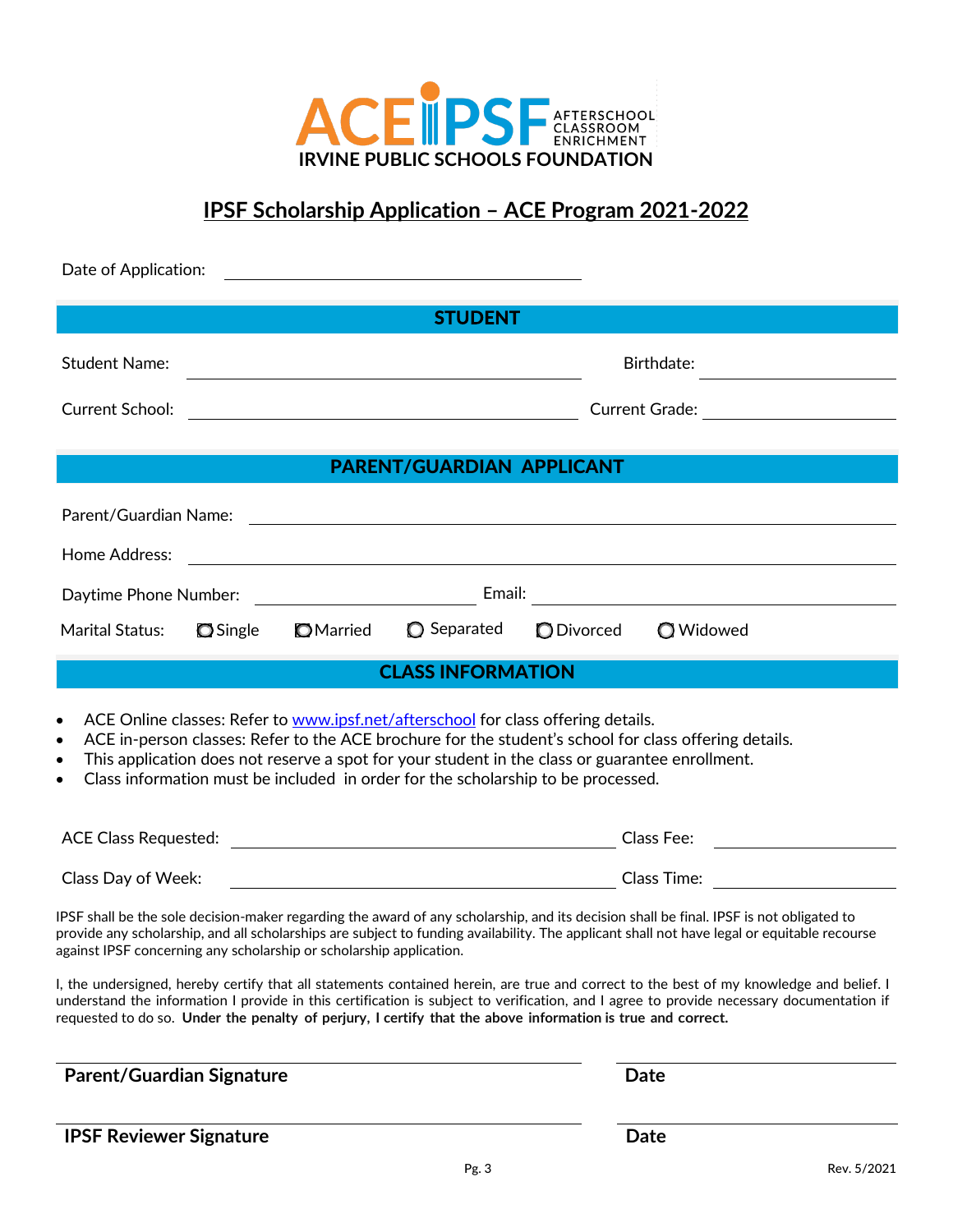## **Household Composition and Income**

#### **Enter the required information for all household members.**

|                                 | List <b>ALL</b> household members including<br>yourself, spouse/domestic partner, all<br>children regardless of age, relatives, and<br>roommates. | Age | Relationship to<br><b>Head of Household</b><br>(Spouse, Child, Other etc.) | <b>Annual Income</b><br><b>Check all that Apply</b><br>(from all sources)                          |
|---------------------------------|---------------------------------------------------------------------------------------------------------------------------------------------------|-----|----------------------------------------------------------------------------|----------------------------------------------------------------------------------------------------|
| Name of<br>Head of<br>Household |                                                                                                                                                   |     | Female<br>$\Box$ Male                                                      | Retired Q Unemployed<br>$\mathbb O$ Employed<br>$\bigcirc$ Disabled<br>$\bigcirc$ Dependent        |
| Name of<br>Member 2             |                                                                                                                                                   |     |                                                                            | $\bigcirc$ Employed $\ \bigcirc$ Retired $\bigcirc$ Unemployed<br>$\bigcirc$ Disabled<br>Dependent |
| Name of<br>Member 3             |                                                                                                                                                   |     |                                                                            | Retired OUnemployed<br>${\mathbb Q}$ Employed<br>$\Box$ Disabled<br>Dependent                      |
| Name of<br>Member 4             |                                                                                                                                                   |     |                                                                            | $\sum$ Employed $\sum$ Retired $\sum$ Unemployed<br>Disabled<br>Dependent                          |
| Name of<br>Member 5             |                                                                                                                                                   |     |                                                                            | $\bigcirc$ Employed $\bigcirc$ Retired $\bigcirc$ Unemployed<br><b>ODisabled</b><br>Dependent      |
| Name of<br>Member 6             |                                                                                                                                                   |     |                                                                            | <b>OEmployed</b> CRetired OUnemployed<br><b>OD</b> isabled<br>Dependent                            |
| Name of<br>Member 7             |                                                                                                                                                   |     |                                                                            | $\bigcap$ Employed $\bigcap$ Retired $\bigcap$ Unemployed<br>$\bigcirc$ Disabled<br>Dependent      |
| Name of<br>Member 8             |                                                                                                                                                   |     |                                                                            | Retired Unemployed<br>$\bigcap$ Employed<br>$\bigcirc$ Disabled<br>Dependent                       |

This program may be funded by a federal grant and we are required to collect certain information for reporting purposes. *This information is confidential* and will be used to compile statistical data only. Please fill in the following:

1. Ethnic Background (Check One): **Q** Hispanic Q Non-Hispanic

2. Racial Background (Check One):

| White                                    | American Indian/Alaskan Native & White                  |
|------------------------------------------|---------------------------------------------------------|
| Black/African American                   | American Indian/Alaskan Native & Black/African American |
| Asian                                    | Asian & White                                           |
| American Indian/Alaskan Native           | Black/African American & White                          |
| Native Hawaiian / Other Pacific Islander | <b>Other Multi-Racial</b>                               |

According to Title 18, Section 1001 of the U.S. Code, it is a felony for any person to knowingly and willingly make false or fraudulent statements to any department of the United States Government. I, the undersigned, hereby certify that all statements contained herein, are true and correct to the best of my knowledge and belief. I understand the information I provide in this certification is subject to verification, and I agree to provide necessary documentation if requested to do so.

#### **Under the penalty of perjury, I certify that the above information is true and correct**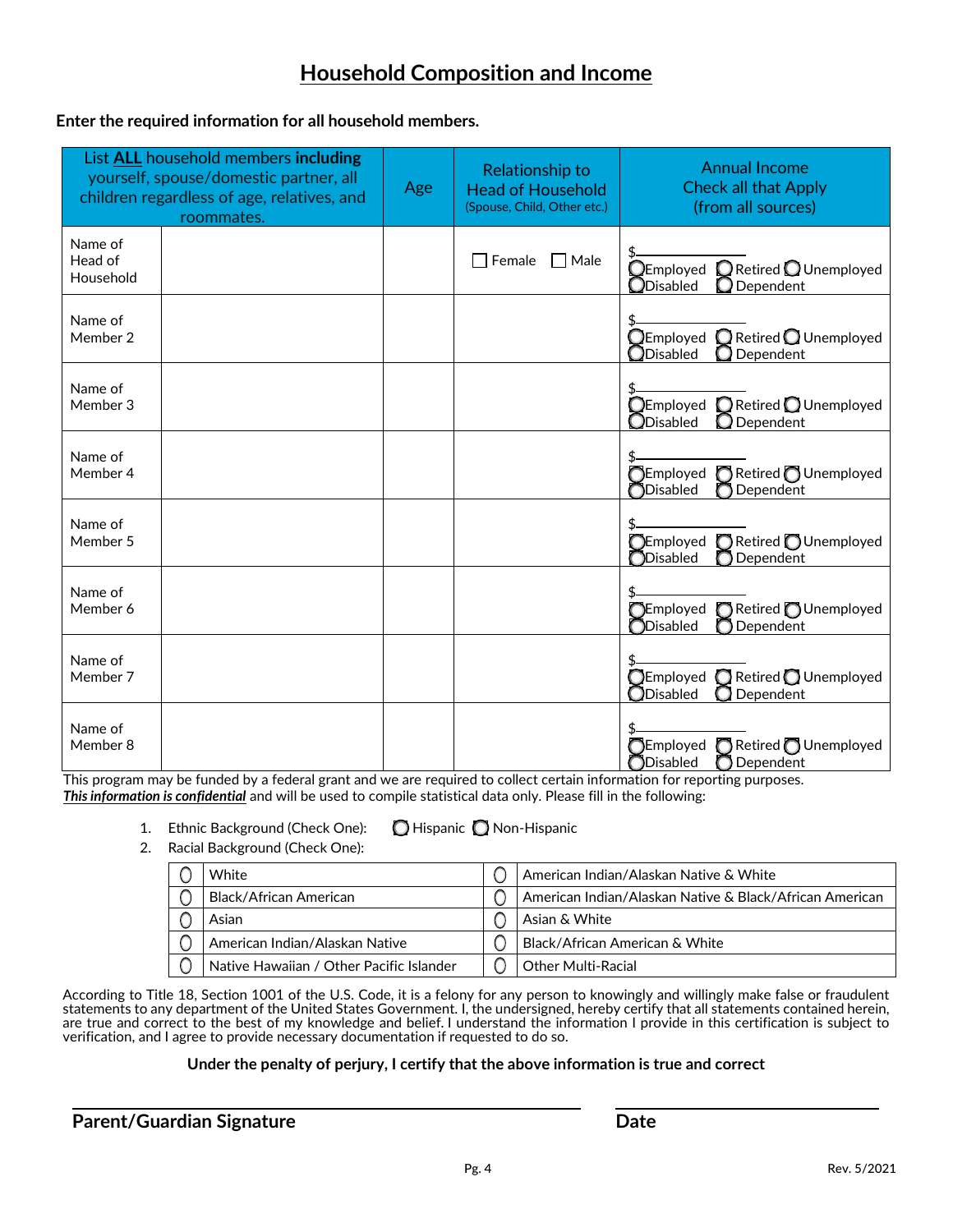## **Income Documentation Requirements**

Questions 1-15 applies to **ALL** household members, regardless of age or relationship. Answer Yes or No for each question. If Yes, indicate the TOTAL amount of monthly gross income received by all household members and attach acceptable forms of documentation as indicated in "Documentation Required" column.

| #              | <b>Source of Income</b>                                            |                      | <b>Gross Monthly</b><br><b>Income in Dollars</b> | <b>Documentation Required</b>                                                                                                                                                                                              |
|----------------|--------------------------------------------------------------------|----------------------|--------------------------------------------------|----------------------------------------------------------------------------------------------------------------------------------------------------------------------------------------------------------------------------|
| $\mathbf{1}$   | Salary                                                             | $\Box$ Yes $\Box$ No |                                                  | • Copies of last (3) paychecks for EACH employed<br>individual; or<br>• Written verification of employment including<br>salary/wage information and number of hours worked<br>each week.                                   |
| $\sqrt{2}$     | Self-Employment profits                                            | $\Box$ Yes $\Box$ No |                                                  | · Account records; or<br>. Most current quarterly income tax return (not older<br>than 6 months)                                                                                                                           |
| 3              | Unemployment Insurance                                             | $\Box$ Yes $\Box$ No |                                                  | • Award letter stating amount of benefits                                                                                                                                                                                  |
| 4              | CalWORKS (TANF)                                                    | $\Box$ Yes $\Box$ No |                                                  | • Award letter stating amount of benefits                                                                                                                                                                                  |
| 5              | CalFresh/SNAP                                                      | $\Box$ Yes $\Box$ No |                                                  | • Award letter stating amount of benefits                                                                                                                                                                                  |
| 6              | <b>Affordable Housing</b>                                          | $\Box$ Yes $\Box$ No |                                                  | • Rental agreement showing monthly rent                                                                                                                                                                                    |
| $\overline{7}$ | Child Support                                                      | $\Box$ Yes $\Box$ No |                                                  | • Award letter stating amount of benefits; or<br>· Weekly or monthly check; or                                                                                                                                             |
| 8              | Alimony                                                            | $\Box$ Yes $\Box$ No |                                                  | • Court papers showing payments (divorce)                                                                                                                                                                                  |
| 10             | <b>Supplemental Security</b><br>Income / Disability<br>SSI/SSD     | $\Box$ Yes $\Box$ No |                                                  | • Copy of applicant's monthly award check; or<br>• Form SSA-2458 (from Social Security Office); or<br>• Copy of applicant's award letter; or<br>• Three (3) most recent bank statements showing deposits<br>of award check |
| 11             | <b>General Relief</b>                                              | □ Yes □ No           |                                                  | • Award letter stating amount of benefits; or                                                                                                                                                                              |
| 12             | Pension                                                            | $\Box$ Yes $\Box$ No |                                                  | • Most recent check                                                                                                                                                                                                        |
| 13             | Interest from bank<br>accounts and cash funds,<br>savings          | $\Box$ Yes $\Box$ No |                                                  | • Letter from bank stating interest earned; or<br>• Bank statements showing last (12) months of interest; or<br>• Investment statements indicating the amount of<br>dividends earned.                                      |
| 9              | Family/friend/other<br>provides housing, basic<br>needs, childcare | $\Box$ Yes $\Box$ No |                                                  | • Signed letter from individual providing support stating<br>amount, dates, type of support, and relationship to<br>student; and                                                                                           |
| 14             | Other income not shown<br>above                                    | $\Box$ Yes $\Box$ No |                                                  | • Last (3) months of bank statements (checking and<br>savings accounts)                                                                                                                                                    |
| 15             | Zero Income                                                        | $\Box$ Yes $\Box$ No |                                                  | • Certification of Zero Income form for each adult over<br>the age of 18 in the household; and<br>• Last (3) months of bank statements (checking and<br>savings accounts)                                                  |

### **Total gross monthly income from ALL sources above: \$ \_\_\_\_\_\_\_\_\_\_\_\_\_**

I, the undersigned, hereby certify that all statements contained herein, are true and correct to the best of my knowledge and belief. I understand the information I provide in this certification is subject to verification, and I agree to provide necessary documentation if requested to do so. **Under the penalty of perjury, I certify that the above information is true and correct.**